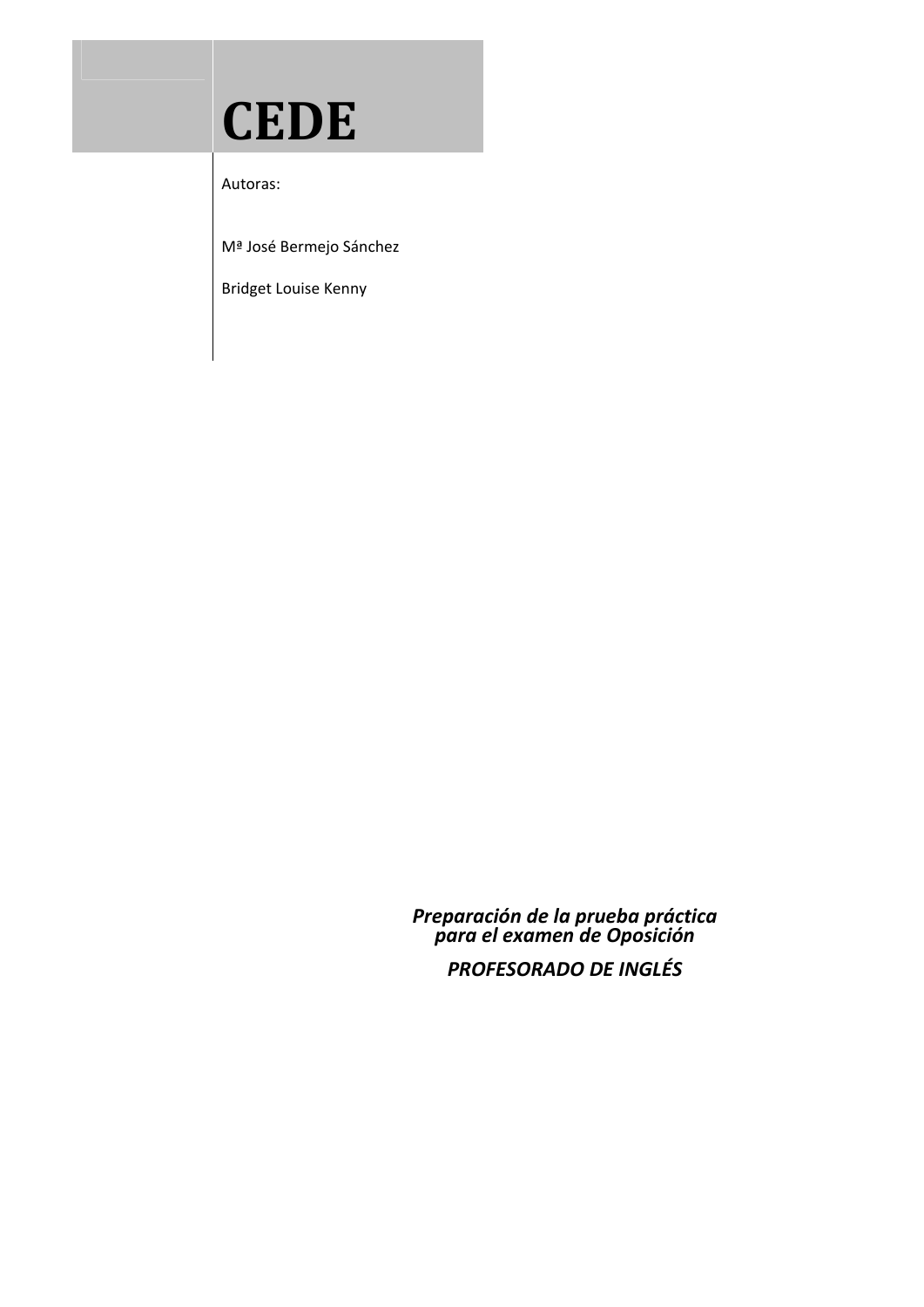## **INDEX**

| ı. |    | 8                                                       |    |  |  |  |
|----|----|---------------------------------------------------------|----|--|--|--|
| Н. |    |                                                         |    |  |  |  |
|    | 1. |                                                         | 9  |  |  |  |
|    |    | How to go about your text analysis - Guidelines<br>1.1. | 9  |  |  |  |
|    |    | 1.2.                                                    | 10 |  |  |  |
|    |    | 1.3.                                                    | 11 |  |  |  |
|    |    | 1.4.                                                    | 14 |  |  |  |
|    |    | 1.5.                                                    | 15 |  |  |  |
|    | 2. | HOW TO ANSWER SPECIFIC QUESTIONS FROM THE TEXT          | 16 |  |  |  |
|    | 3. |                                                         | 17 |  |  |  |
|    | 4. |                                                         | 18 |  |  |  |
|    |    | 4.1.                                                    | 18 |  |  |  |
|    |    | 4.2.                                                    | 19 |  |  |  |
|    |    | 4.3.                                                    | 19 |  |  |  |
|    |    | 4.4.                                                    | 20 |  |  |  |
|    | 5. |                                                         | 21 |  |  |  |
|    |    | 5.1.                                                    | 22 |  |  |  |
|    |    |                                                         | 22 |  |  |  |
|    |    |                                                         | 25 |  |  |  |
|    |    |                                                         | 25 |  |  |  |
|    |    |                                                         | 26 |  |  |  |
|    |    | 5.1.5. Figures of repetition (clauses and ideas)        | 27 |  |  |  |
|    |    |                                                         | 29 |  |  |  |
|    |    |                                                         | 29 |  |  |  |
|    | 6. |                                                         | 30 |  |  |  |
|    |    | 6.1.                                                    | 30 |  |  |  |
|    |    |                                                         | 32 |  |  |  |
|    |    |                                                         | 33 |  |  |  |
|    |    |                                                         | 34 |  |  |  |
|    |    |                                                         | 35 |  |  |  |
|    |    |                                                         | 36 |  |  |  |
|    |    |                                                         | 37 |  |  |  |
|    |    | 6.3.                                                    | 38 |  |  |  |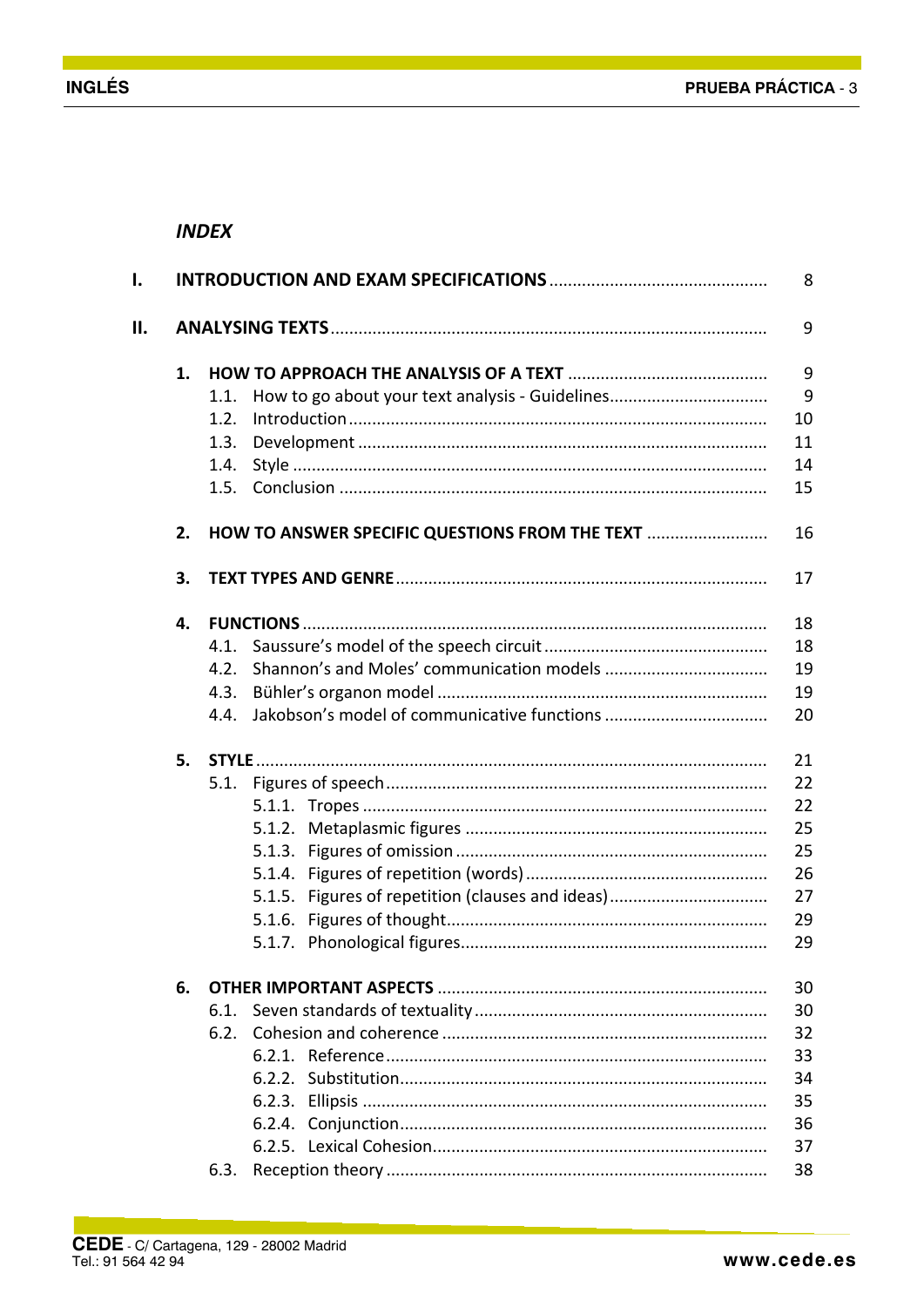|    |    | 6.4. |                                                                        | 39 |
|----|----|------|------------------------------------------------------------------------|----|
|    |    |      |                                                                        | 40 |
|    |    |      |                                                                        | 40 |
|    | 7. |      |                                                                        | 41 |
|    |    | 7.1. | 2008 Exam: "Internet studies: what went wrong?", by David Gauntlett.   | 41 |
|    |    | 7.2. | 2006 Exam: "A Film Review on 'A cock and bull story",                  |    |
|    |    |      |                                                                        | 43 |
|    |    | 7.3. | "Familiarity breeds contempt", by Michael Blumenthal, Time Europe.     | 45 |
|    |    | 7.4. | "Anatomy of misery", by Liesl Schillinger, New York Times              | 47 |
|    |    | 7.5. |                                                                        | 50 |
|    |    | 7.6. |                                                                        | 52 |
|    |    | 7.7. | "Holy mistery! Mayhem at the Vatican", by A.O. Scott                   | 55 |
|    |    | 7.8. | "Some thoughts on the lost art of reading aloud", Observer, NYT        | 58 |
|    | 8. |      |                                                                        | 60 |
|    |    | 8.1. |                                                                        | 60 |
|    |    | 8.2. |                                                                        | 62 |
|    |    | 8.3. |                                                                        | 64 |
|    |    | 8.4. |                                                                        | 66 |
|    |    | 8.5. |                                                                        | 68 |
|    |    | 8.6. |                                                                        | 70 |
|    |    | 8.7. |                                                                        | 72 |
|    |    | 8.8. |                                                                        | 74 |
|    |    | 8.9. |                                                                        | 76 |
|    |    |      |                                                                        | 78 |
| Ш. |    |      |                                                                        | 80 |
|    |    |      |                                                                        |    |
|    | 1. |      |                                                                        | 80 |
|    |    | 1.1. | 2008 EOI Exam: "We need to talk about Kevin", Lionel Jospen            | 80 |
|    |    | 1.2. | 2006 EOI Exam: "Blott on the landscape", Tom Sharpe                    | 81 |
|    |    | 1.3. |                                                                        | 82 |
|    |    | 1.4. |                                                                        | 83 |
|    |    | 1.5. |                                                                        | 85 |
|    |    | 1.6. |                                                                        | 86 |
|    |    | 1.7. | "Congress wrangles over how best to avoid financial Armageddon",       |    |
|    |    |      |                                                                        | 87 |
|    |    | 1.8. | "Digital natives", by Denise González-Walker, Seattlepi Blog           | 88 |
|    |    | 1.9. |                                                                        | 89 |
|    |    |      |                                                                        | 90 |
|    |    |      |                                                                        | 92 |
|    |    |      | 1.12. "Obamania is here and everyone proclaims him to be 'one of us'", |    |
|    |    |      |                                                                        | 93 |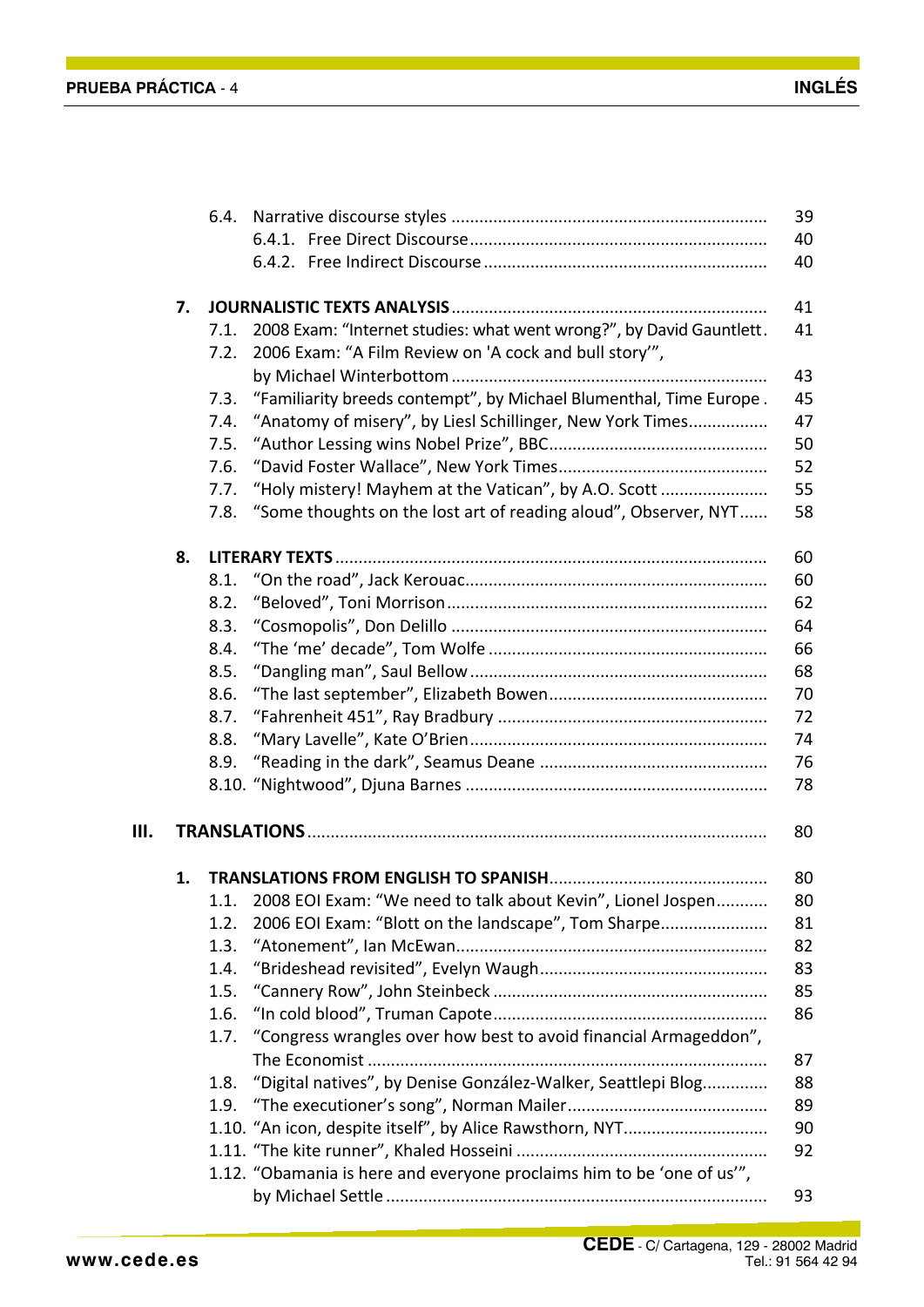|     |    |      |                                                                          | 95  |
|-----|----|------|--------------------------------------------------------------------------|-----|
|     |    |      | 1.14. "The shadow of 'slumdog's' success", by Emily Wax, Washington Post | 97  |
|     |    |      |                                                                          | 98  |
|     |    |      |                                                                          |     |
|     | 2. |      |                                                                          | 99  |
|     |    | 2.1. | 2008 EOI Exam: "Nada nuevo en Europa", by Moisés Naím, El País           | 99  |
|     |    | 2.2. | 2006 EOI Exam: "Del coche, la gasolina y los puentes", by José L.        |     |
|     |    |      |                                                                          | 101 |
|     |    | 2.3. |                                                                          | 102 |
|     |    | 2.4. | "Consejos al Papa, cantantes de ópera", El País                          | 103 |
|     |    | 2.5. | "El coronel no tiene quien le escriba", Gabriel García Márquez           | 104 |
|     |    | 2.6. | "Cuando no hay suficientes muertos", by Gabriela Warkentin               | 105 |
|     |    | 2.7. | "Cuerpos contra almas", by Justo Navarro, El País                        | 107 |
|     |    | 2.8. | "El español ganará al inglés en el 2050 como lengua materna", by         |     |
|     |    |      |                                                                          | 108 |
|     |    | 2.9. | "El hombre, multifacético", by Francisco Solano, El País                 | 110 |
|     |    |      |                                                                          | 112 |
|     |    |      |                                                                          | 113 |
|     |    |      |                                                                          | 114 |
|     |    |      |                                                                          | 116 |
|     |    |      |                                                                          | 117 |
|     |    |      |                                                                          | 119 |
|     |    |      |                                                                          |     |
| IV. |    |      |                                                                          | 120 |
|     |    |      |                                                                          |     |
|     |    |      |                                                                          |     |
|     | 1. |      |                                                                          | 120 |
|     |    | 1.1. | 2008 EOI Exam: "'Green' genetic plant claims draw skeptics", NPR         | 120 |
|     |    | 1.2. |                                                                          | 121 |
|     |    | 1.3. |                                                                          | 122 |
|     |    | 1.4. |                                                                          | 123 |
|     |    | 1.5. |                                                                          | 124 |
|     |    | 1.6. |                                                                          | 125 |
|     |    | 1.7. |                                                                          | 126 |
|     |    | 1.8. | "You can't make this stuff up", CNN's Jim Ribble                         | 127 |
|     |    | 1.9. |                                                                          | 128 |
|     |    |      | "You can't make this stuff up", _2, CNN's Jim Ribble                     | 129 |
|     |    |      |                                                                          |     |
| V.  |    |      |                                                                          | 130 |
|     |    |      |                                                                          |     |
|     | 1. |      |                                                                          | 130 |
|     |    | 1.1. |                                                                          | 130 |
|     |    | 1.2. |                                                                          | 130 |
|     |    | 1.3. |                                                                          | 131 |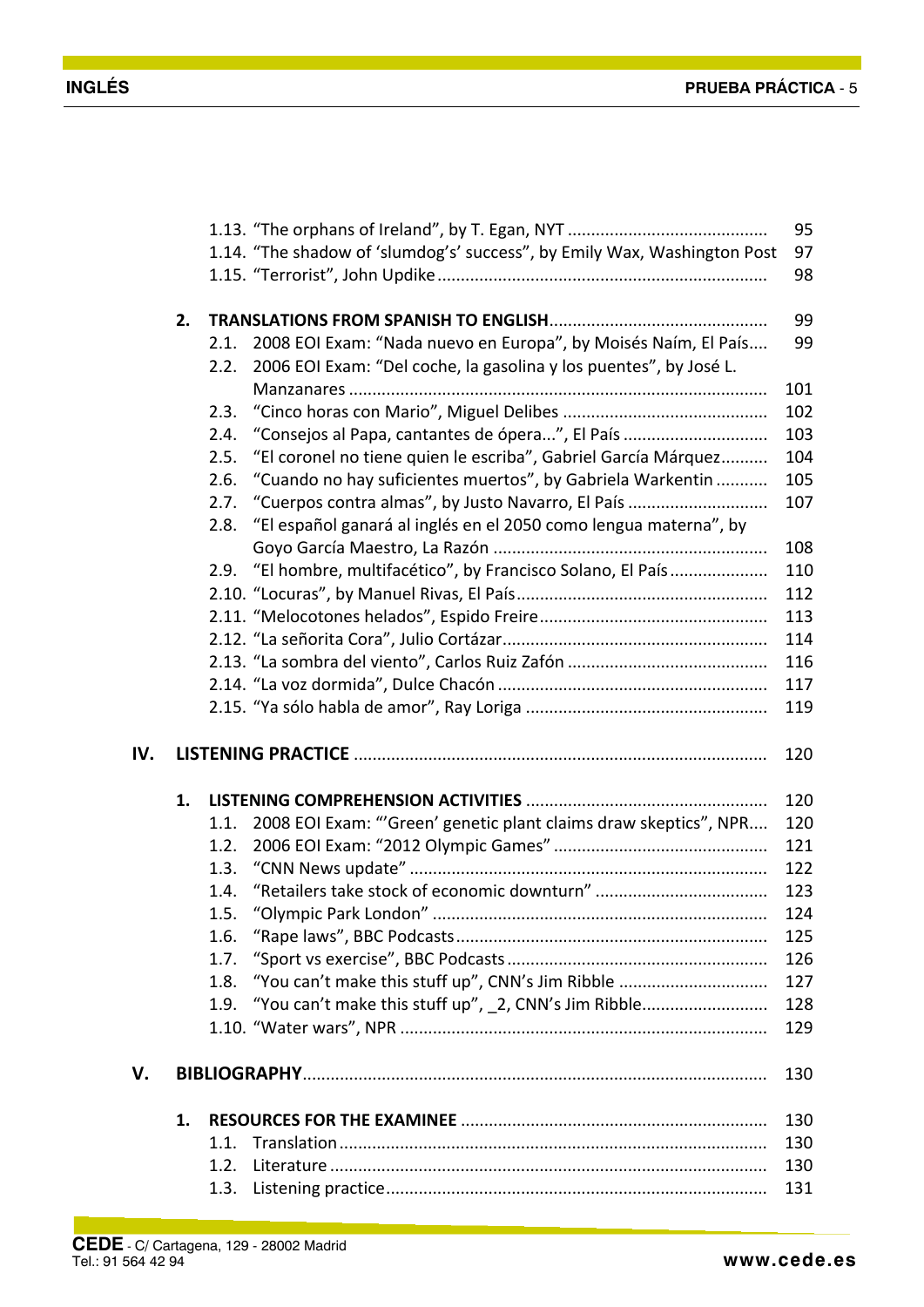|      | 2. | 132  |                                                                  |            |
|------|----|------|------------------------------------------------------------------|------------|
|      |    | 2.1. |                                                                  | 134        |
|      |    | 2.2. |                                                                  | 134        |
|      |    |      |                                                                  |            |
| VI.  |    |      |                                                                  | 135        |
|      | 1. |      |                                                                  | 135        |
|      |    | 1.1. | 2008 Exam: "Internet: what went wrong", by David Gauntlett       | 135        |
|      |    | 1.2. | 2006 Exam: "A film review on 'A cock and a bull story",          |            |
|      |    |      |                                                                  | 139        |
|      |    | 1.3. | "Familiarity breeds contempt", by Michael Blumenthal,            |            |
|      |    |      |                                                                  | 145        |
|      |    | 1.4. |                                                                  | 149        |
|      |    | 1.5. |                                                                  | 154        |
|      |    | 1.6. |                                                                  | 158        |
|      |    | 1.7. | "Holy mistery! Mayhem at the Vatican", by A.O. Scott             | 162        |
|      |    | 1.8. | "Some thoughts on the lost art of reading aloud", Observer, NYT  | 166        |
|      | 2. |      |                                                                  |            |
|      |    | 2.1. |                                                                  | 169<br>169 |
|      |    | 2.2. |                                                                  | 174        |
|      |    | 2.3. |                                                                  | 181        |
|      |    | 2.4. |                                                                  | 185        |
|      |    | 2.5. |                                                                  | 194        |
|      |    | 2.6. |                                                                  | 200        |
|      |    | 2.7. |                                                                  | 205        |
|      |    | 2.8. |                                                                  | 209        |
|      |    | 2.9. |                                                                  | 211        |
|      |    |      |                                                                  | 214        |
|      |    |      |                                                                  |            |
| VII. |    |      |                                                                  | 218        |
|      | 1. |      |                                                                  | 218        |
|      |    | 1.1. | 2008 EOI Exam: "We need to talk about Kevin", Lionel Jospen      | 218        |
|      |    | 1.2. | 2006 EOI Exam: "Blott on the landscape", Tom Sharpe              | 219        |
|      |    | 1.3. |                                                                  | 220        |
|      |    | 1.4. |                                                                  | 221        |
|      |    | 1.5. |                                                                  | 223        |
|      |    | 1.6. |                                                                  | 225        |
|      |    | 1.7. | "Congress wrangles over how best to avoid financial Armageddon", |            |
|      |    |      |                                                                  | 226        |
|      |    | 1.8. | "Digital natives", by Denise González-Walker, Seattlepi Blog     | 228        |
|      |    | 1.9. |                                                                  | 229        |
|      |    |      |                                                                  |            |